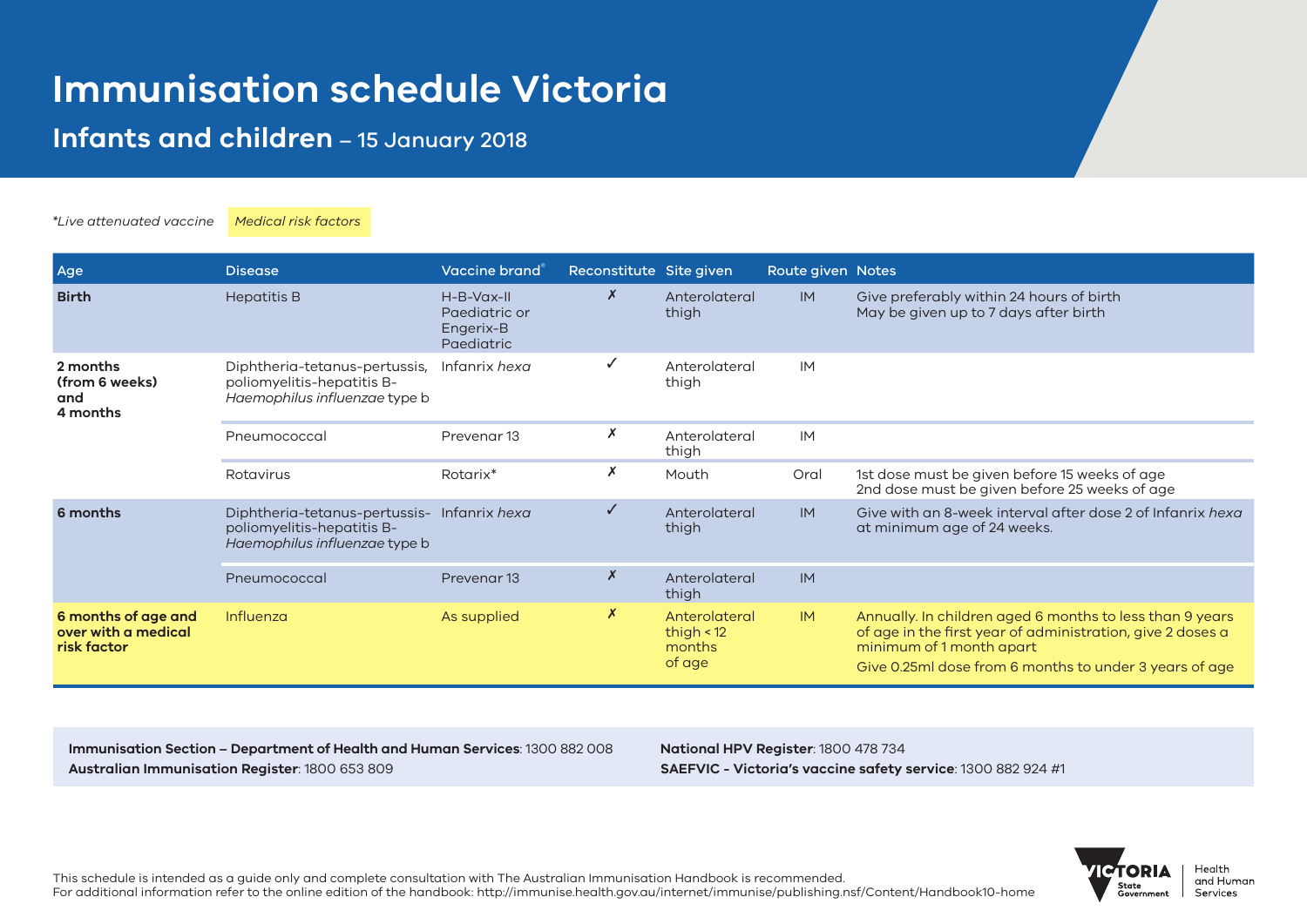#### **Immunisation schedule Victoria. Infants and children – 15 January 2018 (continued)**

*\*Live attenuated vaccine Medical risk factors*

| Age                                                                                      | <b>Disease</b>                                       | Vaccine brand                                          | Reconstitute Site given |                                                                           | Route given                          | <b>Notes</b>                                                                                                                                                                                                   |
|------------------------------------------------------------------------------------------|------------------------------------------------------|--------------------------------------------------------|-------------------------|---------------------------------------------------------------------------|--------------------------------------|----------------------------------------------------------------------------------------------------------------------------------------------------------------------------------------------------------------|
| 6 months to 59 months<br>(inclusive) Aboriginal &<br><b>Torres Strait Islanders</b>      | Influenza                                            | As supplied                                            | Х                       | Anterolateral<br>thigh $<$ 12<br>months of<br>age, Deltoid ><br>12 months | IM                                   | Annually. In children aged 6 months to less than 9 years<br>of age in the first year of administration, give 2 doses<br>a minimum of 1 month apart. Give 0.25ml dose from 6<br>months to under 3 years of age. |
| 12 months                                                                                | Measles-mumps-<br>rubella                            | Priorix <sup>*</sup> or<br>$M-M-R-II*$                 | $\checkmark$            | Deltoid                                                                   | Priorix SC/IM,<br>M-M-R-II SC        |                                                                                                                                                                                                                |
|                                                                                          | Haemophilus<br>influenzae type b-<br>meningococcal C | Menitorix                                              | $\checkmark$            | Deltoid                                                                   | IM                                   | Only protects against 'C' strain meningococcal disease                                                                                                                                                         |
| **12 months of age premature<br>baby < 32 weeks gestation or<br><2000g birthweight       | <b>Hepatitis B</b>                                   | H-B-Vax-II<br>Paediatric or<br>Engerix-B<br>Paediatric | X                       | Deltoid                                                                   | IM                                   | single booster dose                                                                                                                                                                                            |
| **12 months of age premature<br>baby < 28 weeks gestation or<br>with medical risk factor | Pneumococcal                                         | Prevenar <sub>13</sub>                                 | X                       | Deltoid                                                                   | IM                                   | See current Handbook for children with a medical risk                                                                                                                                                          |
| 18 months                                                                                | Measles-mumps-<br>rubella-varicella<br>(chickenpox)  | PriorixTetra <sup>*</sup> or<br>ProQuad*               | ✓                       | Deltoid                                                                   | PriorixTetra<br>SC/IM,<br>Proquad SC | Current handbook recommends 2nd dose of Varilrix <sup>®</sup> /<br>Varivax® to reduce incidence of 'breakthrough' varicella.<br>This MUST be on prescription. Minimum 1 month interval                         |
|                                                                                          | Diphtheria-tetanus-<br>pertussis                     | Infanrix or<br>Tripacel                                | Х                       | Deltoid                                                                   | IM                                   | for 2 live vaccines.                                                                                                                                                                                           |
| 4 years                                                                                  | Diphtheria-<br>tetanus- pertussis-<br>poliomyelitis  | Infanrix IPV or<br>Quadracel                           | $\boldsymbol{x}$        | Deltoid                                                                   | IM                                   |                                                                                                                                                                                                                |
| **4-5 years of age with<br>medical risk factor                                           | Pneumococcal                                         | Pneumovax 23                                           | X                       | Deltoid                                                                   | IM                                   | See current Handbook for recommended additional<br>doses for children at increased risk                                                                                                                        |
| <b>BCG</b> for eligible infants and<br>children                                          | Tuberculosis                                         | As supplied                                            |                         |                                                                           |                                      | BCG* for infants and children under 5 years of age<br>travelling to TB endemic countries                                                                                                                       |



Health and Human Services

This schedule is intended as a guide only and complete consultation with The Australian Immunisation Handbook is recommended. For additional information refer to the online edition of the handbook: http://immunise.health.gov.au/internet/immunise/publishing.nsf/Content/Handbook10-home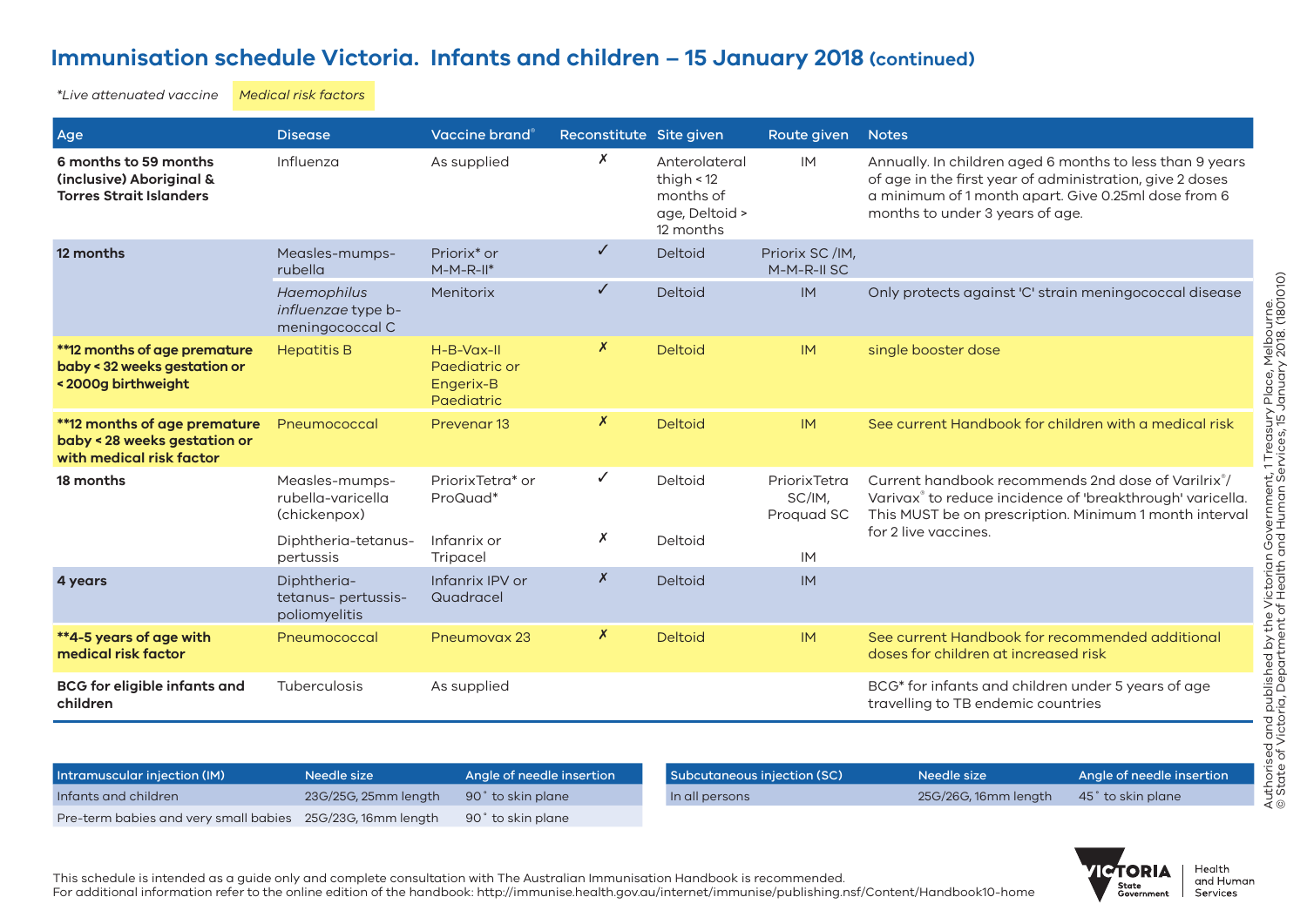#### **Adolescents** – 15 January 2018

*\*Live attenuated vaccine Medical risk factors*

| Age                                                                                                          | <b>Disease</b>                   | Vaccine brand <sup>®</sup> | Reconstitute Site given |                | Route given Notes |                                                                                                                                                              |
|--------------------------------------------------------------------------------------------------------------|----------------------------------|----------------------------|-------------------------|----------------|-------------------|--------------------------------------------------------------------------------------------------------------------------------------------------------------|
| <b>Year 7 Secondary school</b><br>(or age equivalent, 12-13)<br>years of age)                                | Human<br>papillomavirus<br>(HPV) | Gardasil 9                 | X                       | <b>Deltoid</b> | IM                | 2 dose course (0, 6-12m) under 15 years & 3 dose course<br>(0, 2m, 6m) if 15 years and over. Major<br>immunocompromising conditions require a 3 dose course. |
|                                                                                                              | Diphtheria-<br>tetanus-pertussis | <b>Boostrix</b>            | X                       | <b>Deltoid</b> | IM                |                                                                                                                                                              |
| <b>Year 10 Secondary School</b><br>(or age equivalent)                                                       | Meningococcal<br><b>ACWY</b>     | Menactra                   | Х                       | Deltoid        | IM                | Time limited program ceases 31 December 2018.                                                                                                                |
| 15 years of age and over<br><b>Aboriginal &amp; Torres Strait</b><br><b>Islanders</b>                        | Influenza                        | As supplied                | X                       | <b>Deltoid</b> | IM                | Annually                                                                                                                                                     |
| 15 years of age and over<br><b>Aboriginal &amp; Torres Strait</b><br>Islanders with a medical<br>risk factor | Pneumococcal                     | Pneumovax 23               | X                       | <b>Deltoid</b> | IM                | See current Handbook for recommended additional<br>doses for people at increased risk                                                                        |
| Young people with a<br>medical risk factor                                                                   | Influenza                        | As supplied                | X                       | <b>Deltoid</b> | IM                | Annually. See current Handbook for identification of<br>people at increased risk                                                                             |

| Intramuscular injection (IM) | Needle size                            | Angle of needle insertion | Subcutaneous injection (SC) | Needle size                            |
|------------------------------|----------------------------------------|---------------------------|-----------------------------|----------------------------------------|
| Adolescent                   | 23G/25G, 25mm length 90° to skin plane |                           | In all persons              | 25G/26G, 16mm length 45° to skin plane |
| Very large adolescent        | 23G/25G, 38mm length 90° to skin plane |                           |                             |                                        |



**TICTORIA** 

State<br>Government

This schedule is intended as a guide only and complete consultation with The Australian Immunisation Handbook is recommended.

For additional information refer to the online edition of the handbook: http://immunise.health.gov.au/internet/immunise/publishing.nsf/Content/Handbook10-home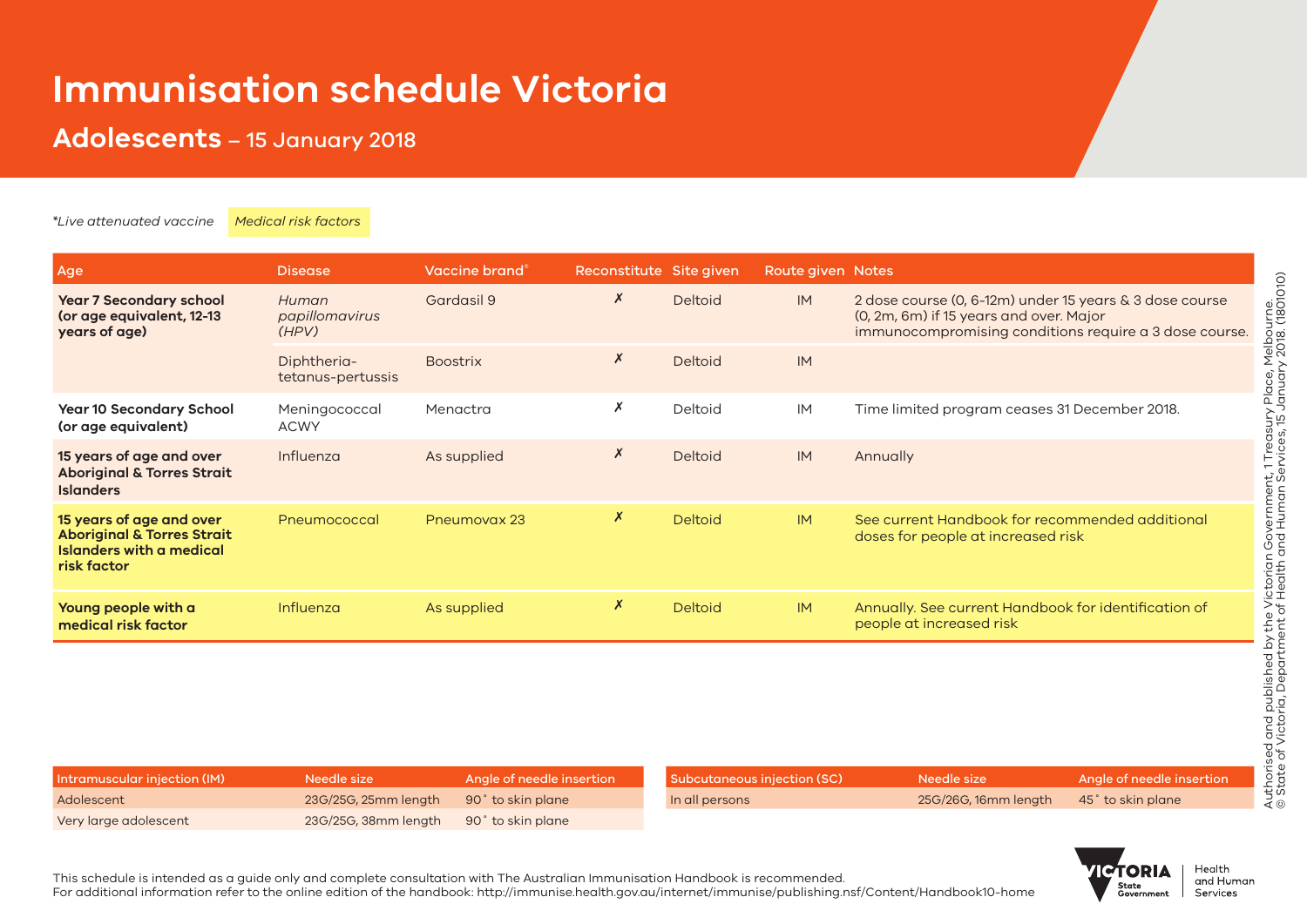### **Adults** – 15 January 2018

*\*Live attenuated vaccine Medical risk factors*

| Age                                                                               | <b>Disease</b>                       | Vaccine brand®  | Reconstitute Site given |                | Route given Notes |                                                                                                                                                                                                                                                                                                                                  |
|-----------------------------------------------------------------------------------|--------------------------------------|-----------------|-------------------------|----------------|-------------------|----------------------------------------------------------------------------------------------------------------------------------------------------------------------------------------------------------------------------------------------------------------------------------------------------------------------------------|
| <b>Aboriginal &amp; Torres Strait</b><br>Islanders with a medical<br>risk factor  | Pneumococcal                         | Pneumovax 23    | X                       | <b>Deltoid</b> | IM                | See current Handbook for recommended additional doses for<br>people at increased risk                                                                                                                                                                                                                                            |
| <b>Aboriginal &amp; Torres Strait</b><br><b>Islanders</b>                         | Influenza                            | As supplied     | X                       | Deltoid        | IM                | Annually                                                                                                                                                                                                                                                                                                                         |
|                                                                                   | <b>Hepatitis B</b>                   |                 |                         |                |                   |                                                                                                                                                                                                                                                                                                                                  |
| <b>Pregnant women</b>                                                             | Influenza                            | As supplied     | Х                       | Deltoid        | IM                | At any stage of pregnancy                                                                                                                                                                                                                                                                                                        |
|                                                                                   | Diphtheria-<br>tetanus-<br>pertussis | <b>Boostrix</b> | Х                       | Deltoid        | IM                | Pregnant women from 28 weeks gestation during every pregnancy<br>Partners of women who are at least 28 weeks pregnant if the<br>partner has not received a pertussis booster in the last ten years.<br>Parents/guardians of a baby under 6 months of age and they<br>have not received a pertussis booster in the last 10 years. |
| People with a medical<br>risk factor                                              | Influenza                            | As supplied     | Х                       | Deltoid        | <b>IM</b>         | Annually. See current Handbook for identification of people at<br>increased risk                                                                                                                                                                                                                                                 |
| From 50 years of age<br><b>Aboriginal &amp; Torres Strait</b><br><b>Islanders</b> | Pneumococcal                         | Pneumovax 23    | Х                       | Deltoid        | <b>IM</b>         | See current Handbook for recommended additional doses for<br>people at increased risk                                                                                                                                                                                                                                            |
| From 65 years                                                                     | Influenza                            | As supplied     | X                       | Deltoid        | <b>IM</b>         | Annually                                                                                                                                                                                                                                                                                                                         |
|                                                                                   | Pneumococcal                         | Pneumovax 23    | X                       | Deltoid        | IM                | See current Handbook for recommended additional doses for<br>people at increased risk                                                                                                                                                                                                                                            |
| 70 years or from 71 to 79<br>years (until the end of 2021)                        | Shingles<br>(Herpes Zoster)          | Zostavax        | $\checkmark$            | Deltoid        | <b>SC</b>         | Single dose unless contra-indicated                                                                                                                                                                                                                                                                                              |



This schedule is intended as a guide only and complete consultation with The Australian Immunisation Handbook is recommended. For additional information refer to the online edition of the handbook: http://immunise.health.gov.au/internet/immunise/publishing.nsf/Content/Handbook10-home